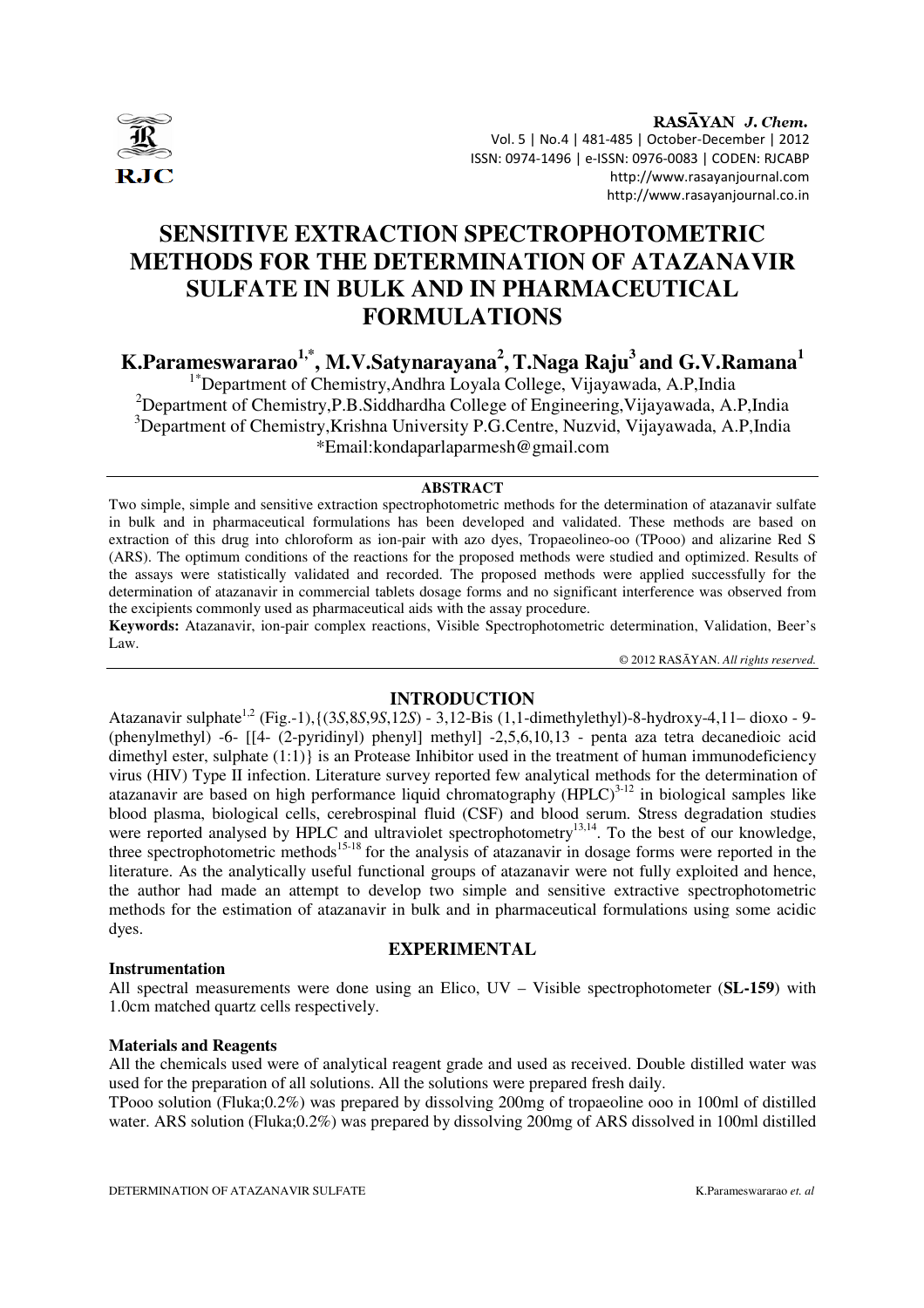#### RASAYAN J. Chem. Vol. 5 | No.4 | 481-485 | October-December | 2012

water. HCl(E.Merck, 0.1M): Prepared by diluting 8.6ml of concentrated hydrochloric acid to 1000ml with distilled water and standardized. Chloroform (Qualigens) of AR grade was used for the present assay.



Fig.-1: Structure of atazanavir

#### **Preparation of Stock Solution**

Standard stock solution of atazanavir sulphate was prepared by dissolving 10mg of atazanavir sulphate in 10ml of methanol to produce aconcentration of 1000µg/ml. 5ml of this stock solution was taken and then diluted up to 100ml by using methanol to produce a concentration of 50µg/ml which is the standard stock solution.

Table-1: Results of optical characteristics, precision and accuracy of the proposed methods for Atazanavir assay

| Parameter                                                                | <b>TPooo</b>           | ARS                    |  |
|--------------------------------------------------------------------------|------------------------|------------------------|--|
| $\lambda_{\text{max}}$ (nm)                                              | 480                    | 445                    |  |
| Beer's law limits (µg/ml)                                                | $2.5 - 12.5$           | $2.5 - 12.5$           |  |
| Molar absorptivity $(1 \text{ mol}^{-1} \text{ cm}^{-1})$                | $5.126 \times 10^3$    | $4.982 \times 10^3$    |  |
| Sandell's sensitivity ( $\mu$ g.cm <sup>-2</sup> /0.001 absorbance unit) | 0.09524                | 0.3694                 |  |
| Optimum photometric range (µg/ml)                                        | $3.0 - 9.0$            | $2.5 - 10.0$           |  |
| Regression equation $(Y=a+bc)$ ; slope (b)                               | 0.04376                | 0.0282                 |  |
| Standard deviation on slope $(S_b)$                                      | $2.487 \times 10^{-4}$ | $4.704 \times 10^{-4}$ |  |
| Intercept $(a)$                                                          | $5.20 \times 10^{-3}$  | $1.50 \times 10^{-3}$  |  |
| Standard deviation on intercept $(S_a)$                                  | $1.434 \times 10^{-4}$ | $2.714 \times 10^{-4}$ |  |
| Standard error on estimation $(S_e)$                                     | $1.966 \times 10^{-3}$ | $3.719 \times 10^{-3}$ |  |
| Correlation coefficient (r)                                              | 0.9995                 | 0.9995                 |  |
| Relative standard deviation $(\%)^*$                                     | 0.814                  | 1.074                  |  |
| % Range of error (confidence limits)                                     |                        |                        |  |
| $0.05$ level                                                             | 0.680                  | 0.836                  |  |
| $0.01$ level                                                             | 1.006                  | 1.237                  |  |

\* Average of six determinations considered

# **Assay of of tablets formulations [ATAZOR -300mg]**

A quantity of powder equivalent to 50mg of atazanavir was taken in a 50ml volumetric flask and it was dissolved and diluted upto the mark with methanol. The resultant solution was ultrasonicated for 5 minutes. The solution was then filtered using whatmann filter paper No.40.From the filtrate, appropriate dilutions were made in methanol to obtain the desired concentration (50µg/ml) and was subjected to analysis by the procedure described above.

# **Proposed Procedures**

# **TPooo**

Into a series of 60ml separating funnels, aliquots of standard atazanavir sulfate solution of 0.5-2.5ml containing 50µg/ml, 6.0ml, 0.1M HCl and 2.0ml of 2% acidic dye solution (TPooo) were added successively and the total volume of aqueous phase in each separating funnel was made to 15.0ml with distilled water. To each separating funnel 10ml of chloroform was added and the contents were shaken for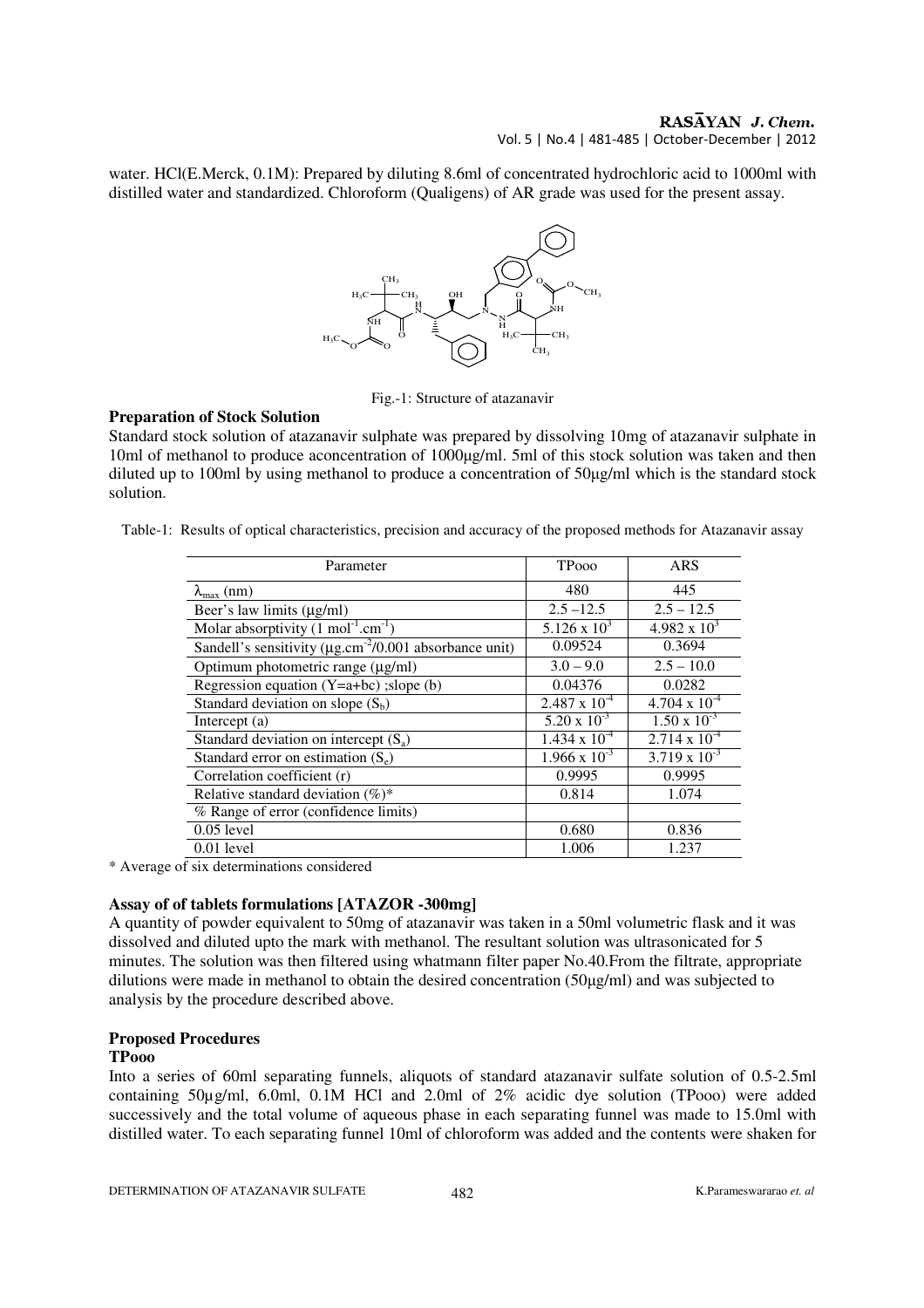# Vol. 5 | No.4 | 481-485 | October-December | 2012

2min. The two phases were allowed to separate and the absorbance of the organic phase (chloroform) was measured at 480nm against a reagent blank similarly prepared. A standard calibration curve was prepared to calculate the amount of the analyte drug in unknown samples 480nm for TPooo against reagent chloroform blank.



Fig.-2: Reaction scheme of atazanavir with TPooo & ARS

| Sample                      | Labelled<br>amount $(mg)$ | Amount obtained (mg)<br>Proposed methods* |                                           | Reference<br>method <sup>18</sup> | <b>%Recovery of Proposed</b><br>methods |        |  |  |
|-----------------------------|---------------------------|-------------------------------------------|-------------------------------------------|-----------------------------------|-----------------------------------------|--------|--|--|
|                             |                           | <b>TPooo</b>                              | ARS                                       |                                   |                                         |        |  |  |
| <b>ATAZOR</b><br>(Capsules) | 300                       | 299.93+0.49<br>$F=1.353$<br>$t=0.915$     | $300.01 + 0.45$<br>$F=1.604$<br>$t=1.562$ | 299.96+0.57                       | 99.98                                   | 100.01 |  |  |

Table- 2:Estimation of Atazanavir in Pharmaceutical formulations(ATAZOR)

\*Average of six determinations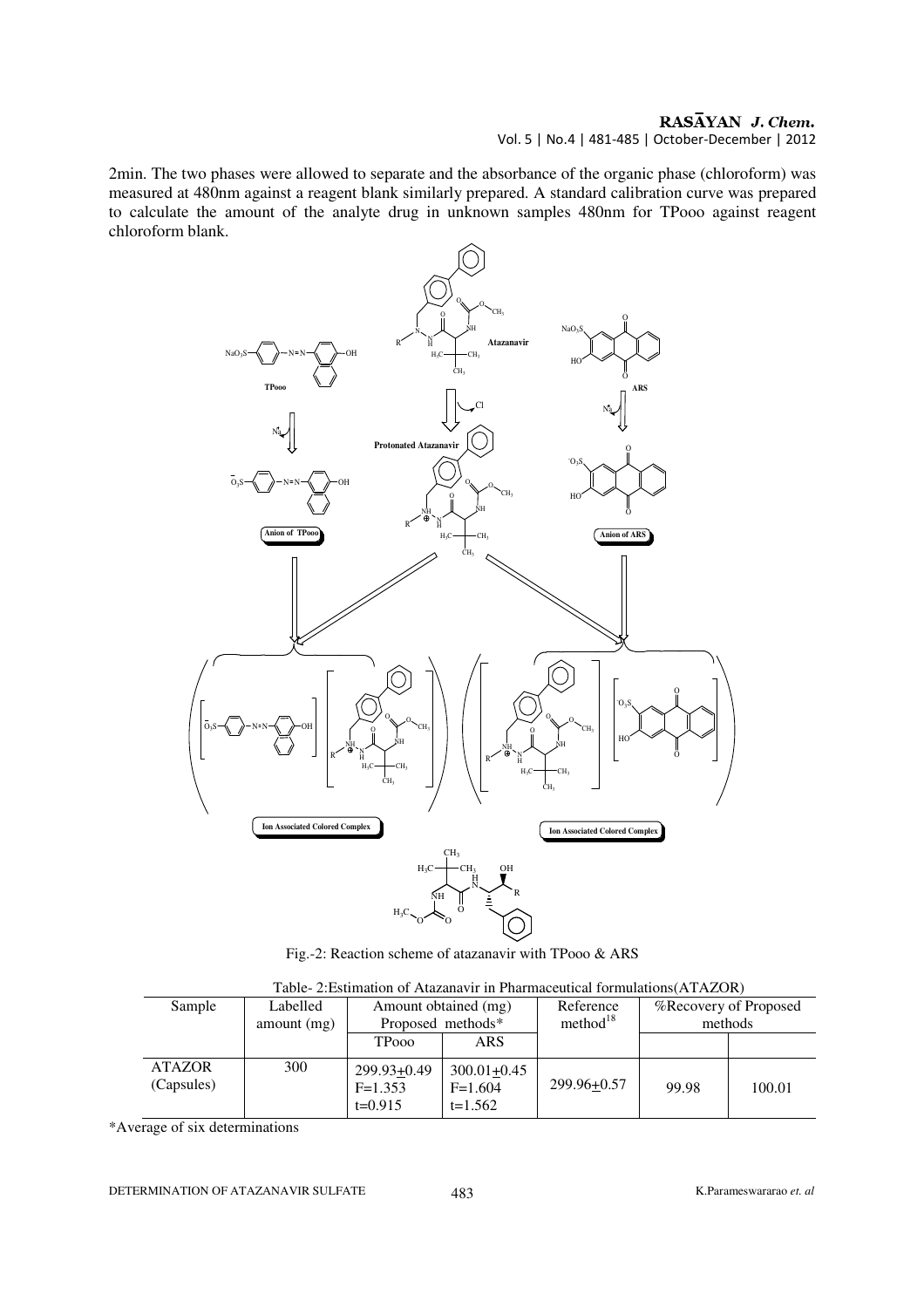**ARS** 

Same procedure described above in TPooo was used for the assay of atazanavir sulfate solution of concentration (50µg/ml) using 2.0% ARS dye solution. Absorbance of this final extracted chloroform layer was measured at wavelength maxima 445nm against blank. A calibration curve was plotted between concentration of drug and measured absorbance.

# **RESULTS AND DISCUSSION**

The positively charged secondary nitrogen of atazanavir molecule in acid medium is expected to attract the negatively charged part of the acidic dye TPooo and form an ion pair held together through electrostatic attraction forming orange red colored exhibiting absorption maximum  $\lambda_{\text{max}}$  at 480nm(Fig-2). The same ion-association reaction was obtained for atazanavir with ARS dye forming a yellow colored ion association complex which exhibited absorption  $\lambda$  <sub>max</sub> at 445nm(Fig-2). The optical characteristics such as Beer's law limits, Sandell's sensitivity, molar absorptivity, percent relative standard deviation (calculated from six replicate samples containing 3/4th of the amount of the upper beer's law limits) were calculated for the proposed methods and the results are summarized in Table-1. Regression characteristics like standard deviation of slope  $(S_b)$ , standard deviation of intercept  $(S_a)$ , standard error of estimation  $(S_e)$ , % range of error (0.05 and 0.01 confidence limits) and detection limit were calculated for both methods (Table-1). The proposed methods were applied for the quantification of atazanavir in commercial tablets. Statistical analysis of the results did not detect any significant difference in performance between the proposed method and reference method<sup>18</sup> with respect to accuracy and precision as revealed by the Students t-value and variance ratio F-value. The results of assay are given in Table-2.

# **CONCLUSION**

The two methods developed in the present paper were simple, rapid and were validated in terms of accuracy and precision. The lower values of  $%$  RSD (0.8-1.0) (Table-1) in signified the accuracy of the methods for the quantification of atazanavir in formulations confirming the applicability of these methods for the quality control of the formulations of atazanavir in day to day evaluation. Moreover, the instrument and the chemicals used in the developed methods are very easily available in any laboratory, making the proposed visible spectrophotometric methods applicable to small laboratories for routine analysis of atazanavir in bulk and pharmaceutical formulations.

# **ACKNOWLEDGEMENTS**

The authors thankful to M/S Virupaksha laboratories, Hyderabad for gift sample and Andhra loyala College Management,Vijayawda, A.P, India for providing laboratory facilities.

#### **REFERENCES**

- 1. K.Fukushima, S.Terasaka, K.Haraya, S.Kodera, Y.Seki, A.Wada, Y.Ito, N.Shibata, N.Sugioka, K.Takada, *Biol.Pharm. Bull.,* **30**,733,(2007).
- 2. E. S. Perloff, S. X. Duan, P. R. Skolnik, D. J. Greenblatt, L. L. Von Moltke, *Drug Metab. Dispos. Biol. Fate Chem.,* **33**, 764(2005).
- 3. V. R. Robledo, W .F. Smyth, *Anal. Chim. Acta*, **623**, 221(2008).
- 4. A.Fayet, A.Beguin, B.M.Tejada, S.Colombo, M.Cavassini, M. Gerber, C.BEap, A.Telenti, T.Buclin, J.Biollaz, L..Decosterd, *Ther. Drug. Monit.*, **30**, 511,(2008).
- 5. D.Cattaneo, F.Maggiolo, D.Ripamonti, N.Perico, *J. Chromatog. Sci.* **46**, 485(2008).
- 6. A.D'Avolio, M.Siccardi, M.Sciandra, B.Lorena, S.Bonora, L.Trentini, G.di Perri, *J. Chromatogr., B: Anal. Technol. Biomed. Life Sci.* **859**, 234(2007).
- 7. B.H.Jung,N.L.Rezk,A.S.Bridges,A.H.Corbett,A.D.M. Kashuba, *Biomed. Chromatogr.*, **21**, 1095(2007).
- 8. R.ter Heine, C.G. Alderden-Los, H. Rosing, M.J.X. Hillebrand, E.C.M. van Gorp, A.D.R.Huitema, J.H Beijnen, *Rapid. Commun. Mass. Spectrom.,* **21**, 2505(2007).